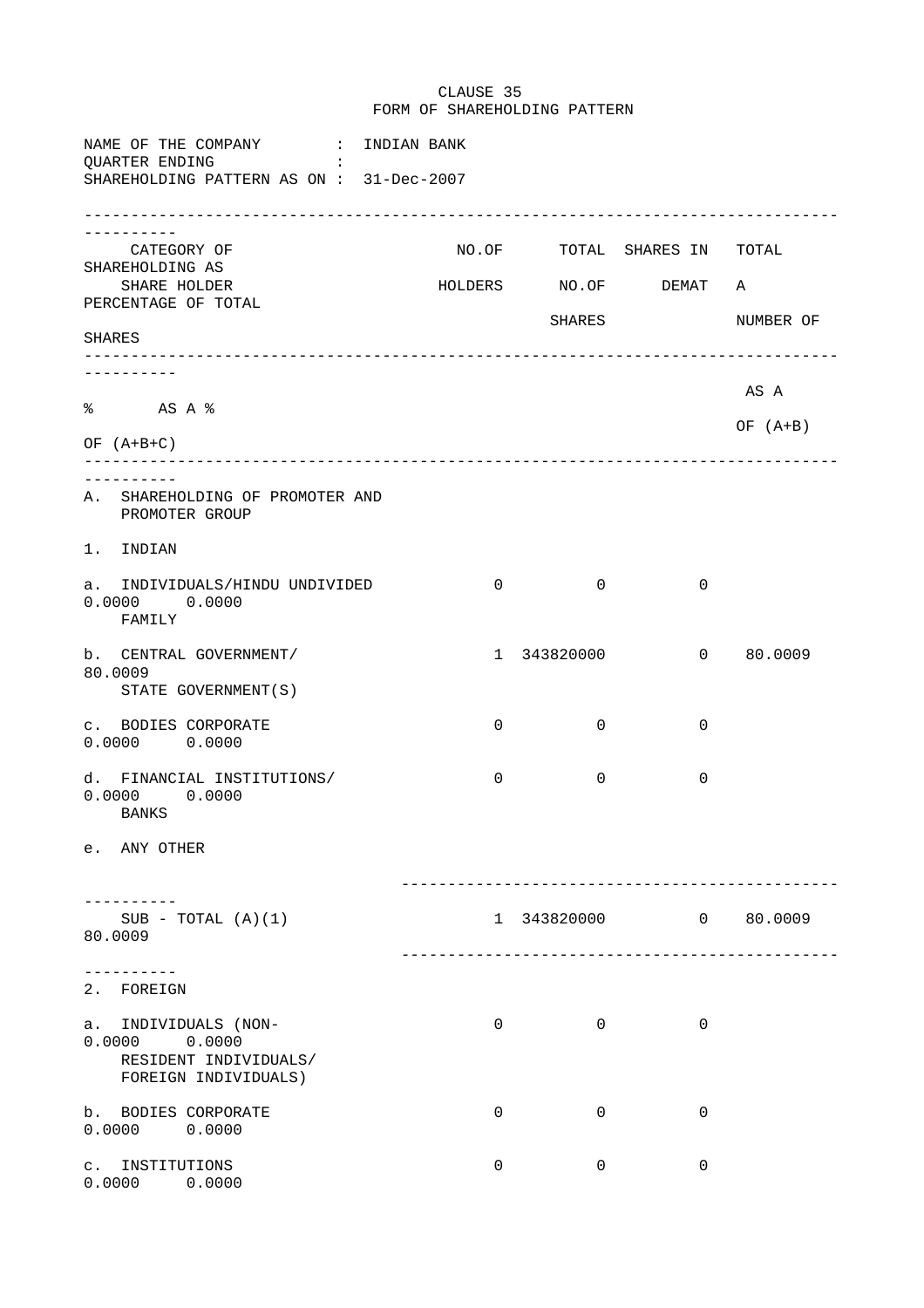d. ANY OTHER

 ----------------------------------------------- ----------  $SUB - TOTAL (A)(2)$  0 0 0 0.0000 0.0000 ----------------------------------------------- ---------- ----------------------------------------------- ----------<br>TOTAL SHARE HOLDING OF 1 343820000 0 80.0009 80.0009 PROMOTER AND PROMOTER GROUP  $(A) = (A)(1)+(A)(2)$  ----------------------------------------------- ---------- --------------------------------------------------------------------------------- ---------- CATEGORY OF **NO.OF** TOTAL SHARES IN TOTAL SHAREHOLDING AS SHARE HOLDER **HOLDERS** NO.OF DEMAT A PERCENTAGE OF TOTAL SHARES NUMBER OF SHARES --------------------------------------------------------------------------------- ---------- AS A % AS A % OF (A+B) OF (A+B+C) --------------------------------------------------------------------------------- ---------- B. PUBLIC SHAREHOLDING 1. INSTITUTIONS a. MUTUAL FUNDS/UTI 28 6729492 6729492 1.5658 1.5658 b. FINANCIAL INSTITUTIONS/ 12 1794588 1794588 0.4175 0.4175 BANKS c. CENTRAL GOVERNMENT/ 0 0 0 0 0 0.0000 0.0000 STATE GOVERNMENT(S) d. VENTURE CAPITAL FUNDS 0 0 0 0.0000 0.0000 e. INSURANCE COMPANIES 0 0 0 0.0000 0.0000 f. FOREIGN INSTITUTIONAL 72 60796228 60796228 14.1462 14.1462 INVESTORS g. FOREIGN VENTURE  $\begin{array}{ccccccc} 0 & 0 & 0 & 0 \end{array}$ 0.0000 0.0000 CAPITAL INVESTORS

h. ANY OTHER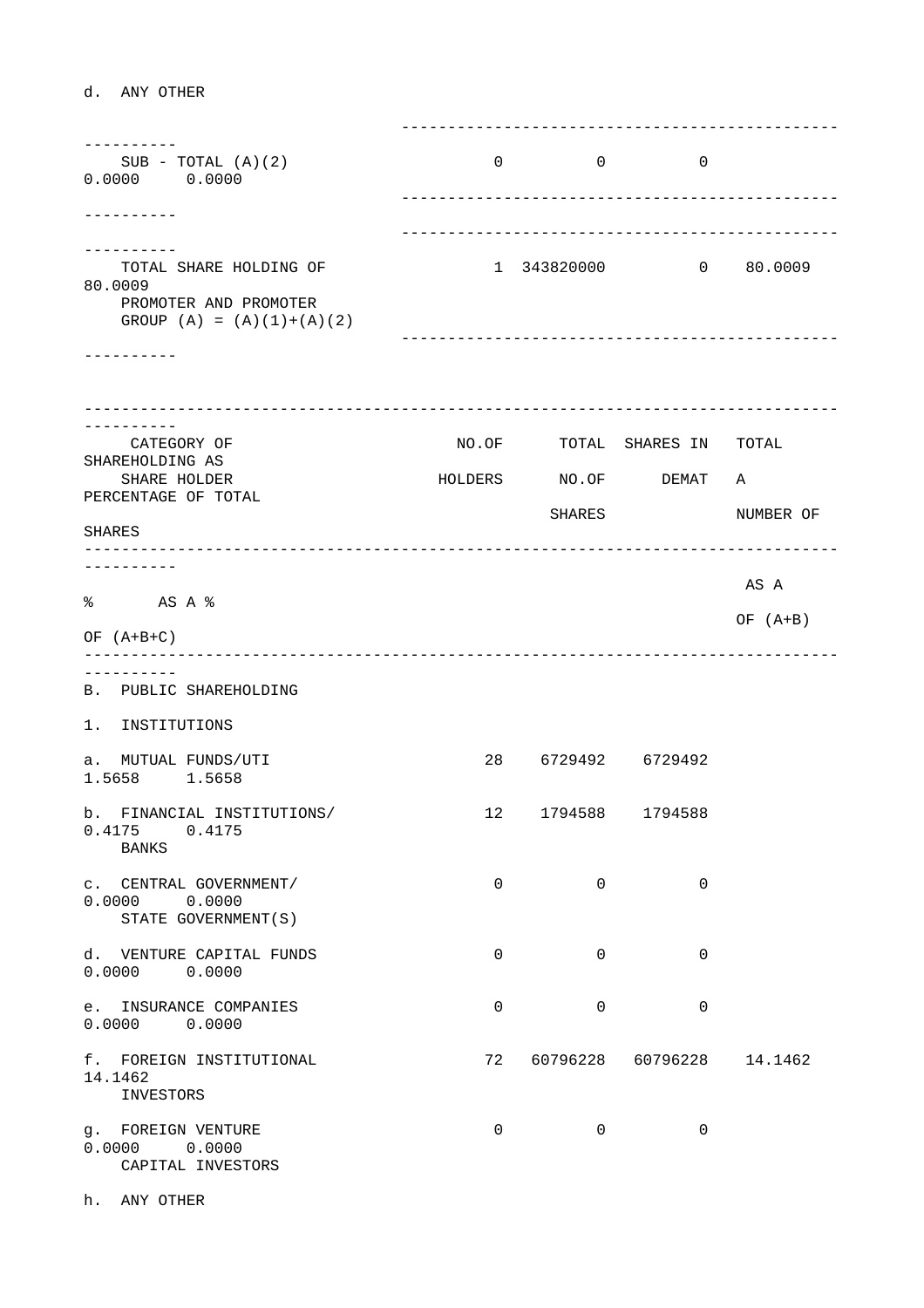| ----------<br>$SUB - TOTAL (B)(1)$<br>16.1296                                                                                  | 112 69320308 69320308 16.1296   |                         |                                   |  |
|--------------------------------------------------------------------------------------------------------------------------------|---------------------------------|-------------------------|-----------------------------------|--|
| 2. NON-INSTITUTIONS                                                                                                            |                                 |                         |                                   |  |
| a. BODIES CORPORATE<br>$0.6434$ $0.6434$                                                                                       |                                 | 707 2765325 2765325     |                                   |  |
| b. INDIVIDUALS -<br>2.8965 2.8965<br>HOLDING NOMINAL SHARE CAPITAL                                                             |                                 |                         |                                   |  |
| UPTO RS. 1 LAKH<br>II INDIVIDUAL SHAREHOLDERS<br>$0.1314$ $0.1314$<br>HOLDING NOMINAL SHARE CAPITAL<br>IN EXCESS OF RS. 1 LAKH | 25 564766 564766                |                         |                                   |  |
| c. ANY OTHER<br>CLEARING MEMBERS                                                                                               |                                 | 141 200347 200347       |                                   |  |
| $0.0466$ $0.0466$<br>DIRECTORS AND THEIR RELATIVES                                                                             |                                 | 3 1029 1029             |                                   |  |
| $0.0002$ $0.0002$                                                                                                              |                                 | 1 21745 21745           |                                   |  |
| Escrow Account<br>$0.0050$ $0.0050$                                                                                            |                                 |                         |                                   |  |
| FOREIGN NATIONALS<br>$0.0000$ $0.0000$                                                                                         |                                 | 1 115 115               |                                   |  |
| HINDU UNDIVIDED FAMILIES<br>$0.0657$ 0.0657                                                                                    |                                 | 1073 282732 282732      |                                   |  |
| NON RESIDENT INDIANS                                                                                                           |                                 | 630 297972 297972       |                                   |  |
| $0.0693$ $0.0693$<br>TRUSTS<br>$0.0109$ $0.0109$                                                                               |                                 | 7 47120 47120           |                                   |  |
| ----------<br>$0.1980$ $0.1980$                                                                                                |                                 | 1856 851060 851060      |                                   |  |
|                                                                                                                                |                                 |                         |                                   |  |
| $SUB - TOTAL (B)(2)$<br>3.8694 3.8694                                                                                          |                                 | 78055 16629692 16628969 |                                   |  |
|                                                                                                                                |                                 |                         |                                   |  |
| TOTAL PUBLIC SHAREHOLDING<br>19.9990<br>$(B) = (B) (1)+(B) (2)$                                                                | 78167 85950000 85949277 19.9990 |                         |                                   |  |
|                                                                                                                                |                                 |                         |                                   |  |
| TOTAL $(A)+(B)$<br>100.0000                                                                                                    |                                 |                         | 78168 429770000 85949277 100.0000 |  |
| C. SHARES HELD BY                                                                                                              | $\overline{0}$                  | $\mathbf{0}$            | $\overline{0}$                    |  |

-----------------------------------------------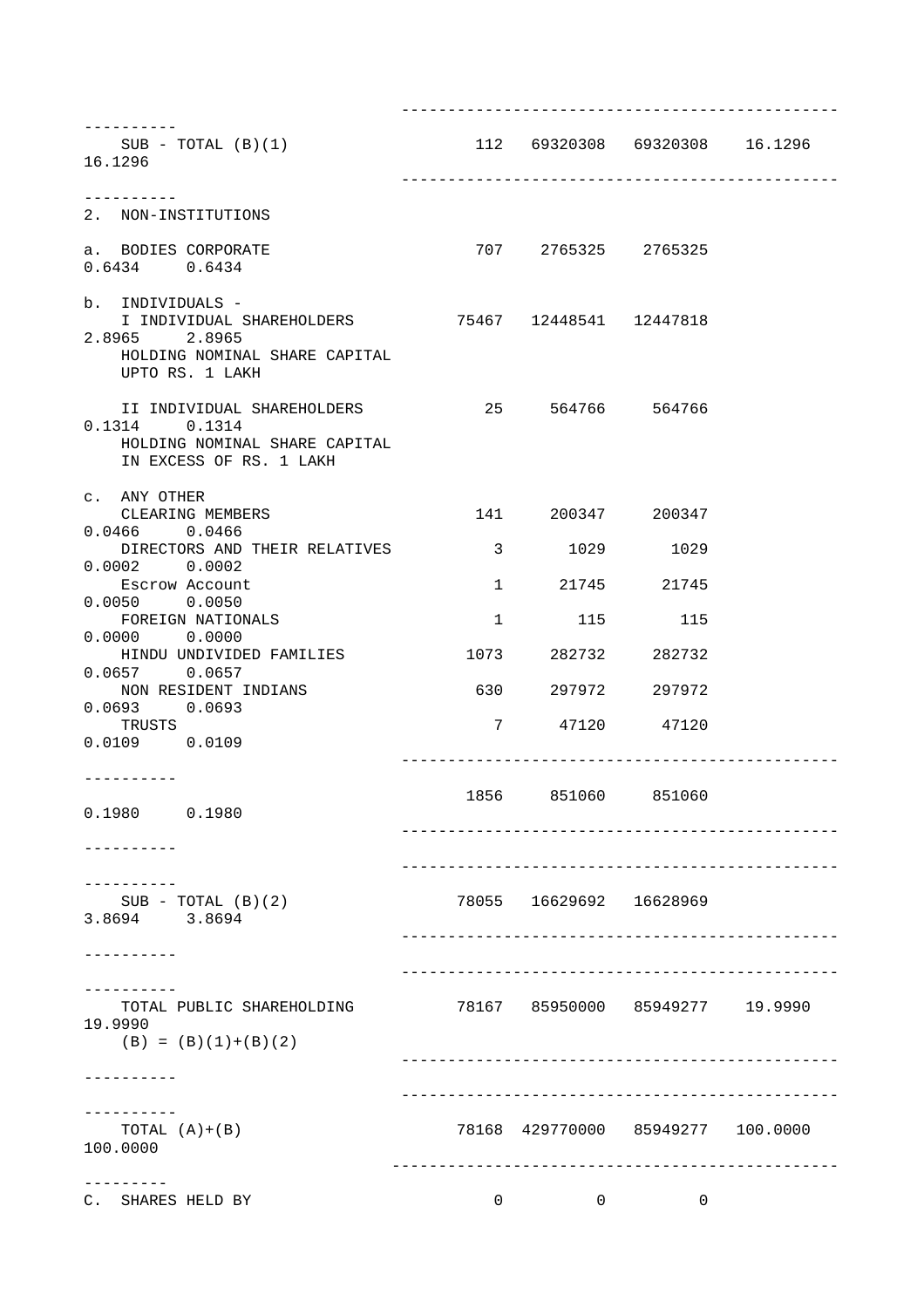|                | $0.0000$ $0.0000$<br>CUSTODIANS AND AGAINST<br>WHICH DEPOSITORY RECEIPTS<br>HAVE BEEN ISSUED                                                                                                       |                          |                   |                                                                                                                                                      |
|----------------|----------------------------------------------------------------------------------------------------------------------------------------------------------------------------------------------------|--------------------------|-------------------|------------------------------------------------------------------------------------------------------------------------------------------------------|
| 100.0000       | GRAND TOTAL $(A)+(B)+(C)$                                                                                                                                                                          | 78168 429770000 85949277 |                   |                                                                                                                                                      |
|                |                                                                                                                                                                                                    |                          |                   |                                                                                                                                                      |
|                | INDIAN BANK<br>(I)(b) STATEMENT SHOWING SHAREHOLDING OF PERSONS BELONGING TO THE<br>CATEGORY "PROMOTERS AND PROMOTER GROUP" - 31-Dec-2007                                                          |                          |                   |                                                                                                                                                      |
|                | SL.NO NAME OF THE SHARE HOLDER                                                                                                                                                                     |                          |                   | NUMBER OF SHARES AS A % OF TOTAL<br>SHARES NUMBER OF SHARES {i.e.,<br>GRAND TOTAL $(A)+(B)+(C)$<br>INDICATED IN STATEMENT<br>AT PARA $(I)(a)$ ABOVE} |
|                | 1 H E THE PRESIDENT OF INDIA                                                                                                                                                                       |                          | 343820000 80.0009 |                                                                                                                                                      |
|                |                                                                                                                                                                                                    | TOTAL 343820000 80.0009  |                   |                                                                                                                                                      |
|                | INDIAN BANK<br>(I)(c) STATEMENT SHOWING SHAREHOLDING OF PERSONS BELONGING TO THE<br>CATEGORY "PUBLIC" AND HOLDING MORE THAN 1% OF THE TOTAL<br>NUMBER OF SHARES<br>SL. NO NAME OF THE SHARE HOLDER |                          |                   | $-31 - Dec - 2007$<br>NUMBER OF SHARES AS A % OF TOTAL<br>SHARES NUMBER OF SHARES {i.e.,                                                             |
|                |                                                                                                                                                                                                    |                          |                   | GRAND TOTAL $(A)+(B)+(C)$<br>INDICATED IN STATEMENT<br>AT PARA $(I)(a)$ ABOVE}                                                                       |
| 1              | ARISAIG PARTNERS (ASIA) PTE LTD A/C 4340453 1.0099<br>ARISAIG INDIA FUND LTD                                                                                                                       |                          |                   |                                                                                                                                                      |
| $2 \quad$<br>3 | BARCLAYS CAPITAL MAURITIUS LIMITED 4905019 1.1413<br>GOVERNMENT OF SINGAPORE                                                                                                                       |                          |                   | 8596702 2.0003<br>_________                                                                                                                          |
|                |                                                                                                                                                                                                    | TOTAL                    |                   | 17842174 4.1515                                                                                                                                      |
|                | INDIAN BANK<br>(I)(d) STATEMENT SHOWING DETAILS OF LOCKED-IN SHARES -31-Dec-2007                                                                                                                   |                          |                   |                                                                                                                                                      |
|                | SL. NO NAME OF THE SHARE HOLDER                                                                                                                                                                    |                          |                   | NUMBER OF LOCKED-IN SHARES AS A %<br>LOCKED IN OF TOTAL NUMBER OF                                                                                    |
| SHARES         |                                                                                                                                                                                                    |                          |                   | SHARES {i.e., GRAND TOTAL<br>$(A)+(B)+(C)$ INDICATED                                                                                                 |
| ΙN             |                                                                                                                                                                                                    |                          |                   | STATEMENT AT PARA (I)                                                                                                                                |
| (a)            |                                                                                                                                                                                                    |                          |                   | ABOVE                                                                                                                                                |
|                |                                                                                                                                                                                                    |                          |                   |                                                                                                                                                      |
|                | 1 H E THE PRESIDENT OF INDIA 6993820000 80.0009                                                                                                                                                    |                          |                   |                                                                                                                                                      |
|                |                                                                                                                                                                                                    | TOTAL 343820000 80.0009  |                   |                                                                                                                                                      |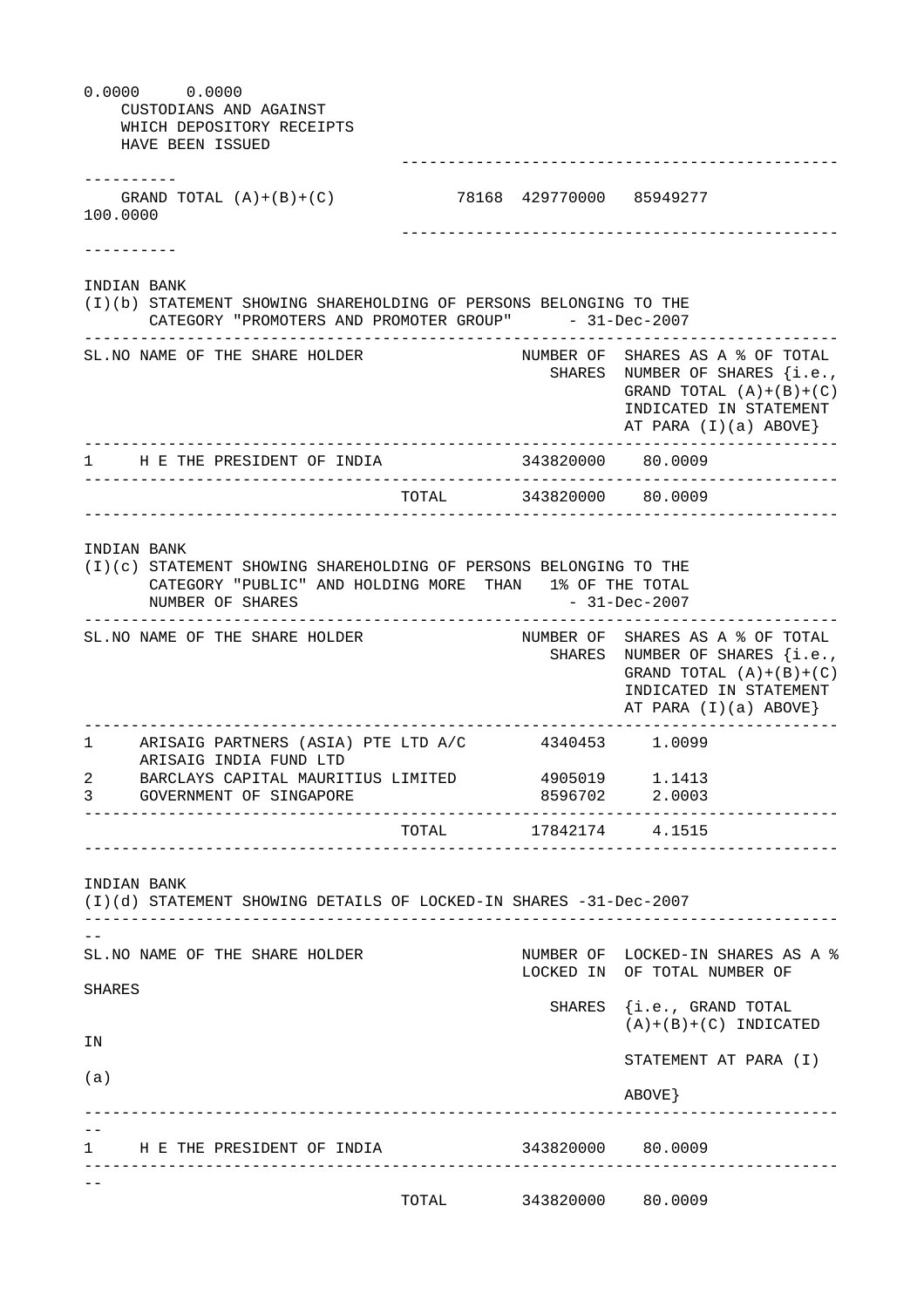| INDIAN BANK | (II)(a) STATEMENT SHOWING DETAILS OF DEPOSITORY RECEIPTS (DRs) - 31-Dec-2007 |             |     |                           |            |                   |                                                                                       |  |
|-------------|------------------------------------------------------------------------------|-------------|-----|---------------------------|------------|-------------------|---------------------------------------------------------------------------------------|--|
| OUTSTANDING | SL.NO TYPE OF                                                                |             |     | NUMBER OF NUMBER OF       |            | SHARES UNDERLYING |                                                                                       |  |
| OF          | OUTSTANDING DR                                                               | OUTSTANDING |     | SHARES                    |            |                   | DRS AS A & OF TOTAL NUMBER                                                            |  |
|             | (ADRs, GDRs,<br>$SDRs, etc.$ )                                               |             | DRs | UNDERLYING<br>OUTSTANDING | <b>DRS</b> | ABOVE }           | SHARES {i.e., GRAND TOTAL<br>$(A)+(B)+(C)$ INDICATED IN<br>STATEMENT AT PARA $(I)(a)$ |  |
|             |                                                                              |             |     |                           |            |                   |                                                                                       |  |
| NIL         |                                                                              |             |     |                           |            |                   |                                                                                       |  |
|             |                                                                              |             |     |                           |            |                   |                                                                                       |  |

---------------------------------------------------------------------------------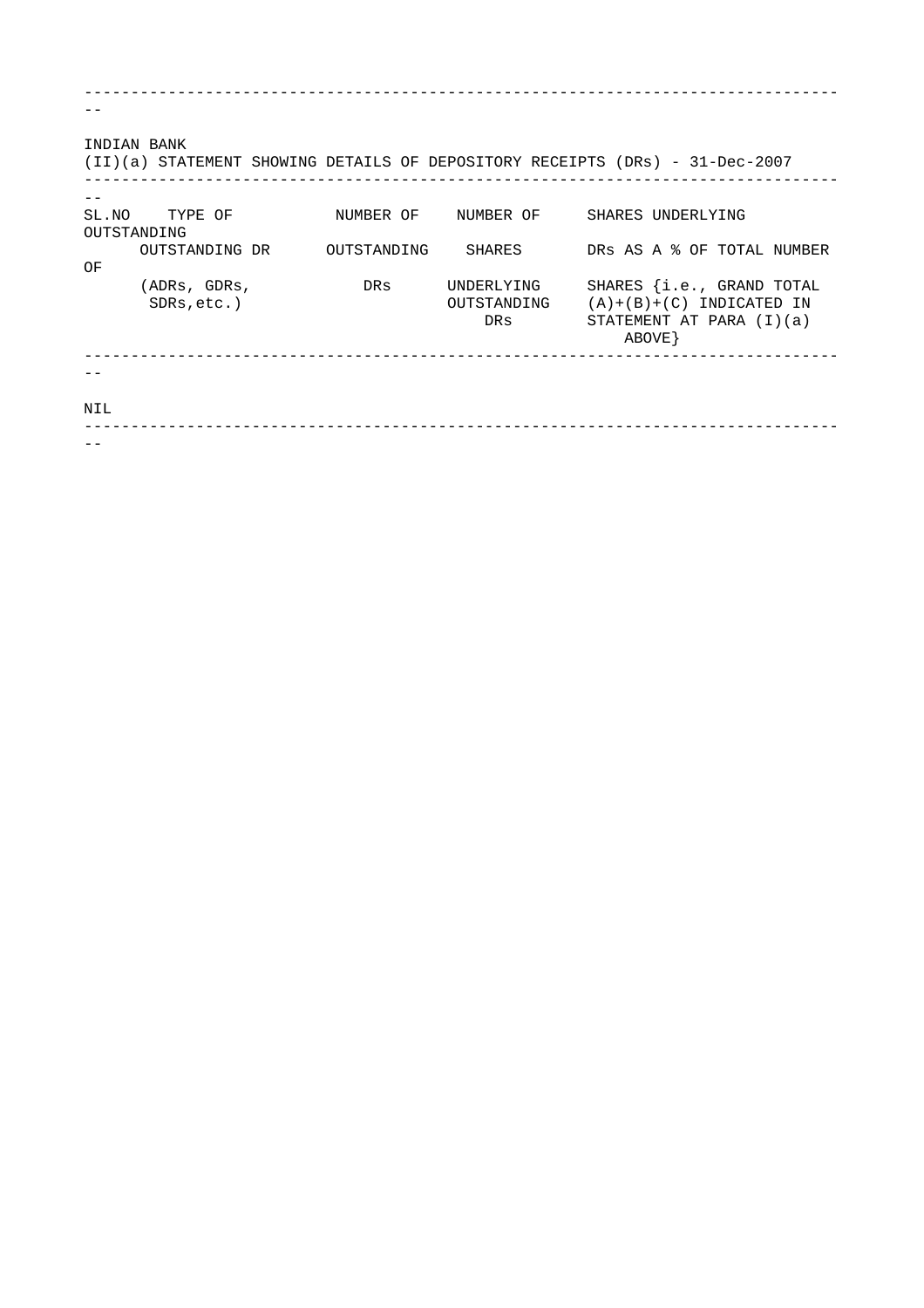INDIAN BANK (II)(b) STATEMENT SHOWING HOLDING OF DEPOSITORY RECEIPTS (DRs), WHERE UNDERLYING SHARES ARE IN EXCESS OF 1% OF THE TOTAL NUMBER OF SHARES - 31-Dec-2007 --------------------------------------------------------------------------------- -------------------<br>SL.NO NAME OF THE TYPE OF NUMBER OF SHARES UNDERLYING OUTSTANDING OUTSTANDING DR SHARES DRS AS A % OF TOTAL NUMBER OF (ADRs, GDRs, UNDERLYING SHARES

{i.e., GRAND TOTAL SDRs,etc.) OUTSTANDING (A)+(B)+ (C) INDICATED IN DRs STATEMENT AT PARA (I)(a) ABOVE} --------------------------------------------------------------------------------- --------------------

NIL

|              | INDIAN BANK<br>(I)(b) STATEMENT SHOWING SHAREHOLDING OF PERSONS BELONGING TO THE<br>CATEGORY "PROMOTERS AND PROMOTER GROUP" - 31-Dec-2007<br>____________________ |       |                         |                                                                                                                                                      |
|--------------|-------------------------------------------------------------------------------------------------------------------------------------------------------------------|-------|-------------------------|------------------------------------------------------------------------------------------------------------------------------------------------------|
|              | SL. NO NAME OF THE SHARE HOLDER                                                                                                                                   |       |                         | NUMBER OF SHARES AS A % OF TOTAL<br>SHARES NUMBER OF SHARES {i.e.,<br>GRAND TOTAL $(A)+(B)+(C)$<br>INDICATED IN STATEMENT<br>AT PARA $(I)(a)$ ABOVE} |
| 1            | H E THE PRESIDENT OF INDIA                                                                                                                                        |       | 343820000 80.0009       |                                                                                                                                                      |
|              |                                                                                                                                                                   |       | TOTAL 343820000 80.0009 |                                                                                                                                                      |
|              | INDIAN BANK<br>(I)(c) STATEMENT SHOWING SHAREHOLDING OF PERSONS BELONGING TO THE<br>CATEGORY "PUBLIC" AND HOLDING MORE THAN 1% OF THE TOTAL<br>NUMBER OF SHARES   |       | - 31-Dec-2007           |                                                                                                                                                      |
|              | SL. NO NAME OF THE SHARE HOLDER                                                                                                                                   |       |                         | NUMBER OF SHARES AS A % OF TOTAL<br>SHARES NUMBER OF SHARES {i.e.,<br>GRAND TOTAL $(A)+(B)+(C)$<br>INDICATED IN STATEMENT<br>AT PARA $(I)(a)$ ABOVE} |
| $\mathbf{1}$ | ARISAIG PARTNERS (ASIA) PTE LTD A/C                                                                                                                               |       | 4340453 1.0099          |                                                                                                                                                      |
|              | ARISAIG INDIA FUND LTD                                                                                                                                            |       |                         |                                                                                                                                                      |
| 2            | BARCLAYS CAPITAL MAURITIUS LIMITED                                                                                                                                |       | 4905019 1.1413          |                                                                                                                                                      |
| 3            | GOVERNMENT OF SINGAPORE                                                                                                                                           |       |                         | 8596702 2.0003                                                                                                                                       |
|              |                                                                                                                                                                   | TOTAL | 17842174 4.1515         |                                                                                                                                                      |
|              | INDIAN BANK<br>(I)(d) STATEMENT SHOWING DETAILS OF LOCKED-IN SHARES -31-Dec-2007                                                                                  |       |                         |                                                                                                                                                      |
| SHARES       | SL. NO NAME OF THE SHARE HOLDER                                                                                                                                   |       |                         | NUMBER OF LOCKED-IN SHARES AS A %<br>LOCKED IN OF TOTAL NUMBER OF                                                                                    |
|              |                                                                                                                                                                   |       | <b>SHARES</b>           | {i.e., GRAND TOTAL                                                                                                                                   |